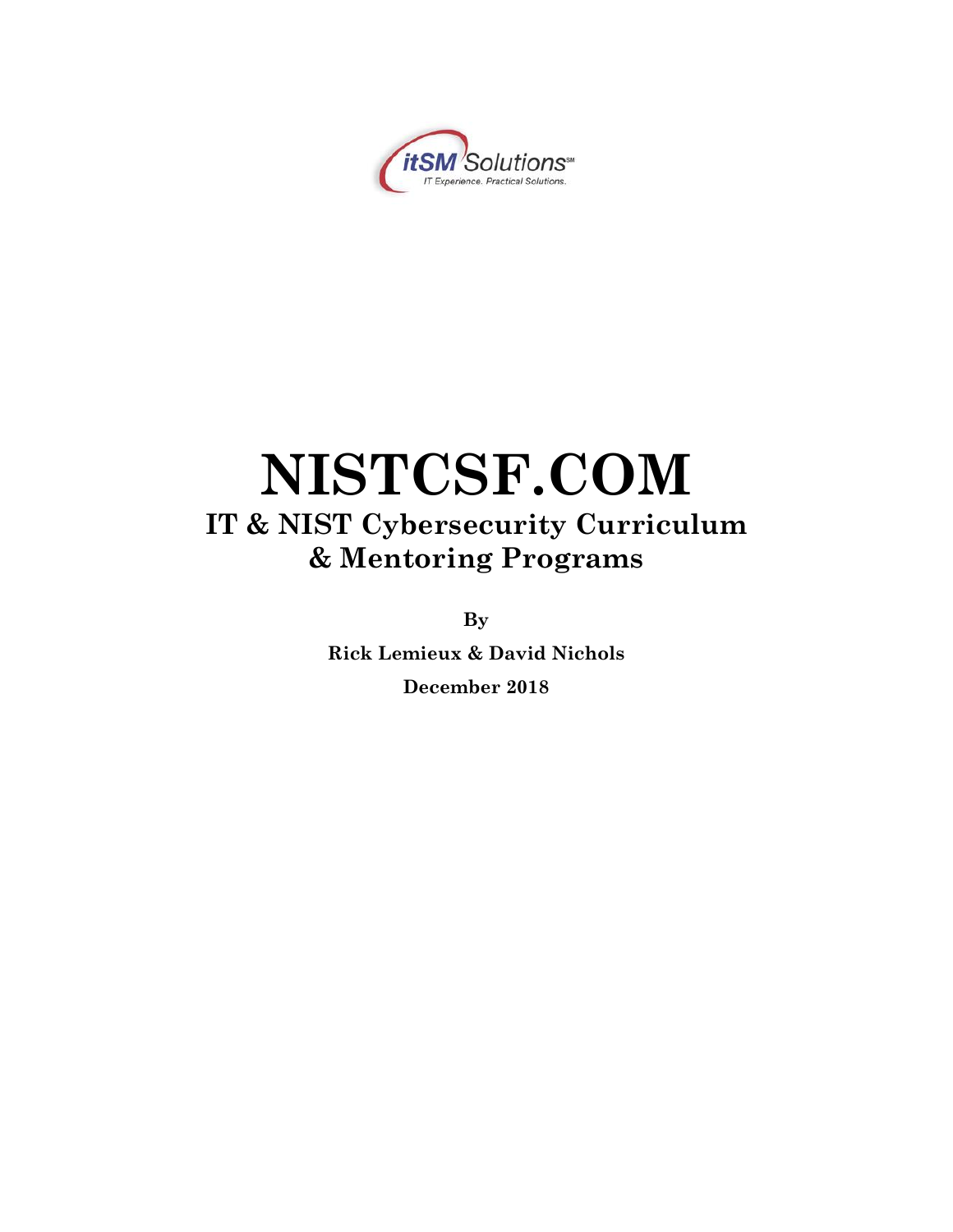### *Copyright and Trademark Notice*

Copyright © 2018 itSM Publishing. itSM Solutions® is a Registered Trademark of itSM Solutions LLC. ITIL ® is a Registered Trademark, and a Registered Community Trademark of the Axelos, and is registered in the U.S. Patent and Trademark Office and is used here by itSM Solutions LLC under license from and with the permission of Axelos (Trademark License No. 0002). Other product names mentioned in this guide may be trademarks or registered trademarks of their respective companies.

# *Notice of Rights / Restricted Rights Legend*

All rights reserved. No title or ownership of this document, any portion thereof, or its contents is transferred. No part of this document may be reproduced, stored in a retrieval system, or transmitted in any form or by any means, electronic, mechanical, photocopying, recording, or otherwise without the prior written permission of itSM Solutions LLC. Reproduction prohibitions do not apply to this document when reproduced for noncommercial use, or to excerpts or quotes for use in reviews or attributed quotes in other works of any type as allowed for in copyright law. For additional information, please contact:

itSM Solutions LLC 742 Mink Ave #135 Murrells Inlet South Carolina, 29576 401-480-5872 Web http://www.itsmsolutions.com

### *Notice of Liability*

This guide is distributed "As Is," without warranty of any kind, either express or implied, respecting the content of this guide, including but not limited to implied warranties for the guide's quality, performance, merchantability, or fitness for any particular purpose. Neither the authors, nor itSM Solutions LLC, its dealers or distributors shall be liable with respect to any liability, loss or damage caused or alleged to have been caused directly or indirectly by the contents of this whitepaper.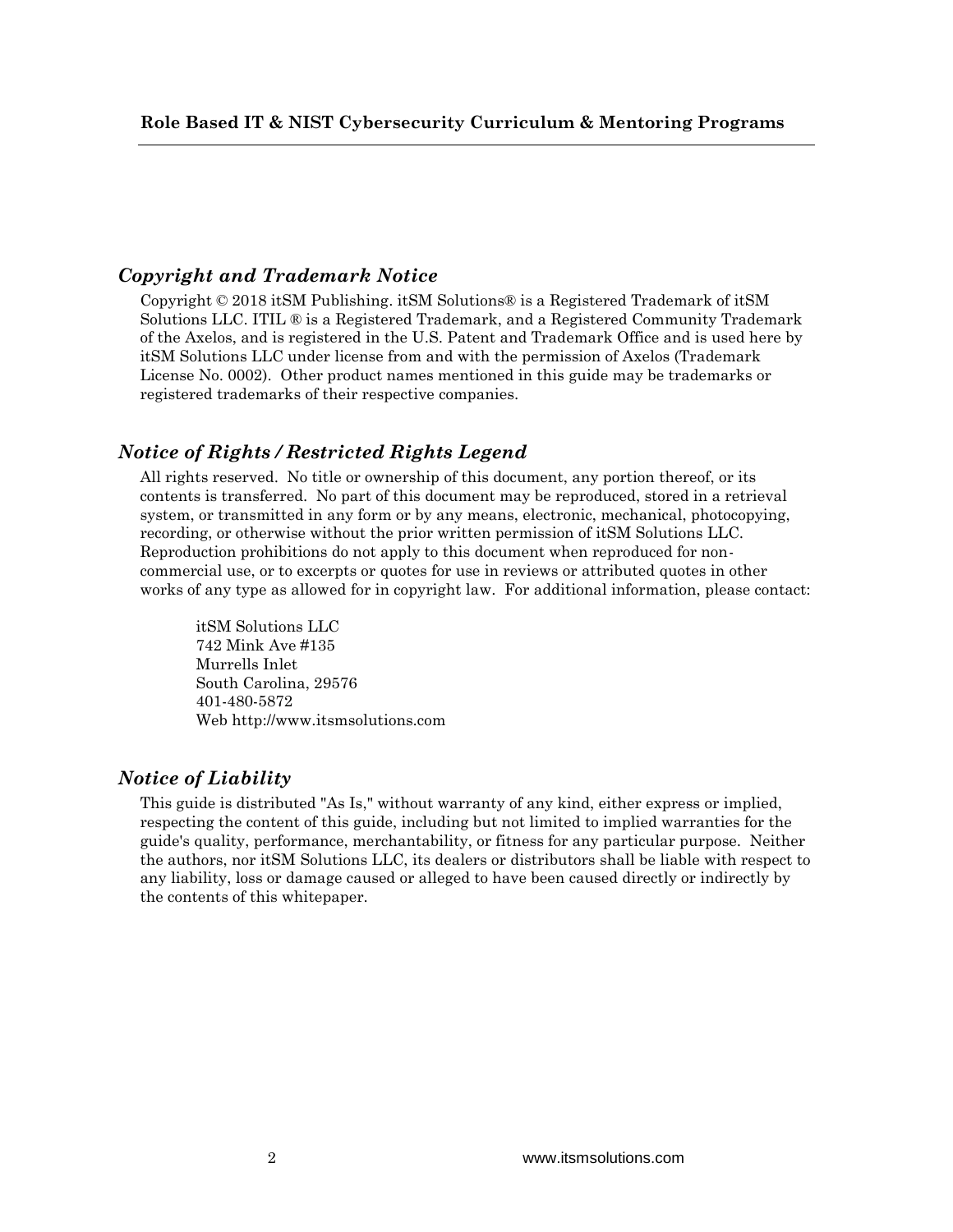# *IT & NIST Cybersecurity Curriculum & Enterprise Mentoring Programs*

Today, due to the ever-changing threat landscape created by Mobile Computing, Cloud, the Internet of Things (IoT) and a very sophisticated network of threat actors (i.e., the bad guys) enterprises need to build a workforce capable of engineering, maintaining and improving the IT & NIST Cybersecurity frameworks and methodologies to identify, protect, detect, respond and recover from cyber-attacks.

**itSM Solutions NISTCSF.COM** is a global consortium of academic, government and industry thought leaders working together to create a rolebased IT and Cybersecuity curriculum that teaches organizations the knowledge, skills and abilities to operationalize the frameworks and methodologies created by the National Institute of Standards & Technologies (NIST) and other internationally recognized institutes and organizations.

The consortium's goal is to create curriculum that will enable an affordable and scalable way to train today's IT and NIST Cybersecurity workforce.

### *IT & NIST Cybersecurity Frameworks & Methodologies*

NISTCSF.COM Best Practice Frameworks and Methodologies curriculum areas include.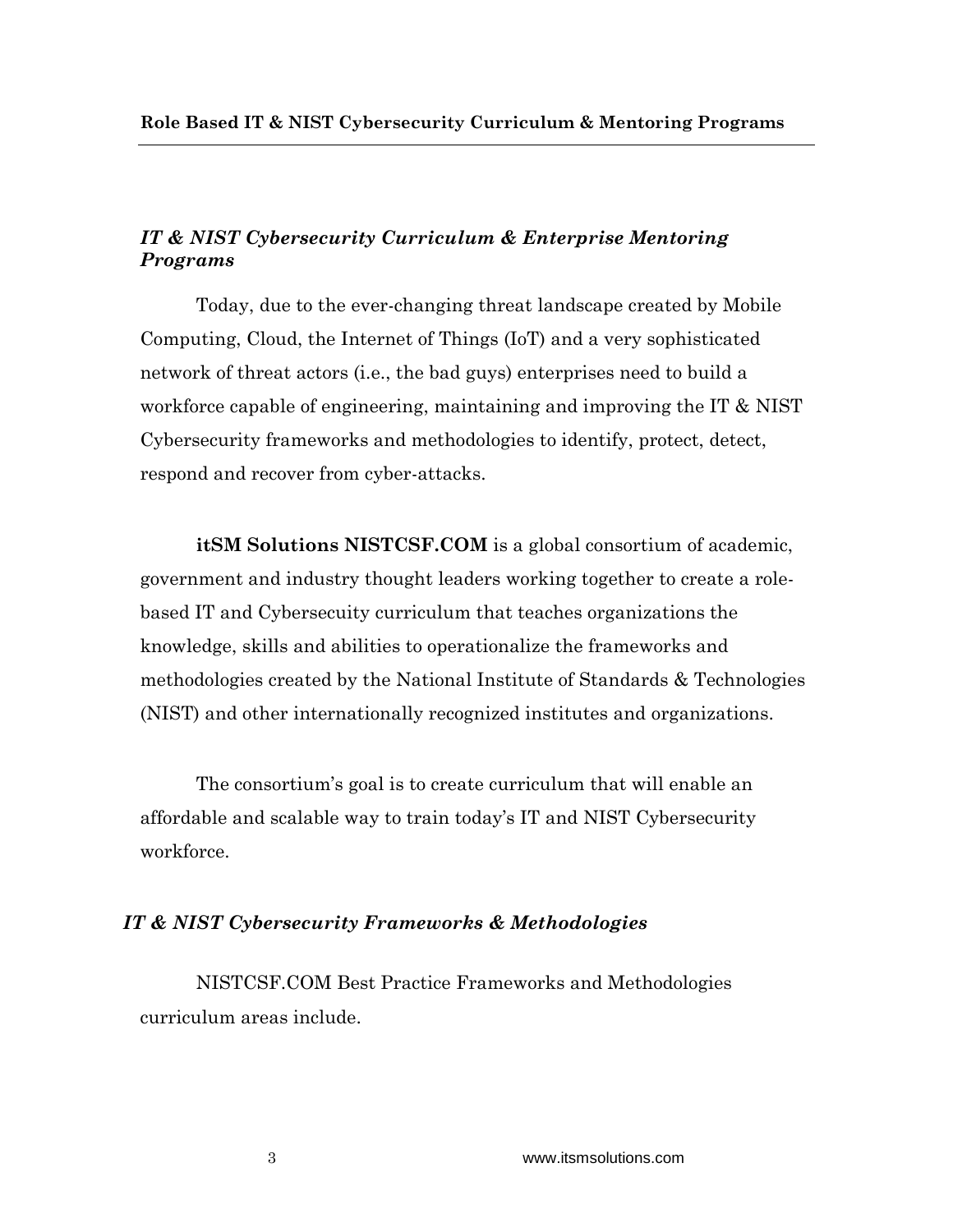**NIST Cyber Security Framework** provides guidance and training's on how enterprises can proactively manage and improve its Cybersecurity risk by operationalizing the controls (Center for Internet Security) and management systems (ISO 27001, NIST 800-53 etc.) outlined in the framework.

**NICE Cybersecurity Workforce Framework** provides guidance and training's on how enterprises can proactively manage and improve its IT and Cybersecurity workforce by following the guidance outlined in the framework.

**RESILIA™ Cyber Resilience Framework** provides guidance and training's on how digital enterprises can proactively manage and improve a cyber service portfolio in terms of business resiliency and recovery.

**ITIL® Service Management Framework** provides guidance and training's on how digital enterprises can proactively manage and improve a cyber service portfolio in terms of agility, development, operations, cost, quality and compliance.

**COBIT Governance Framework** provides guidance and training's on how digital enterprises can proactively manage and improve a cyber service portfolio in terms of risk policies and controls.

**ISO/IEC 20000 Service Management Framework** provides guidance and training's for service provider to plan, establish, implement,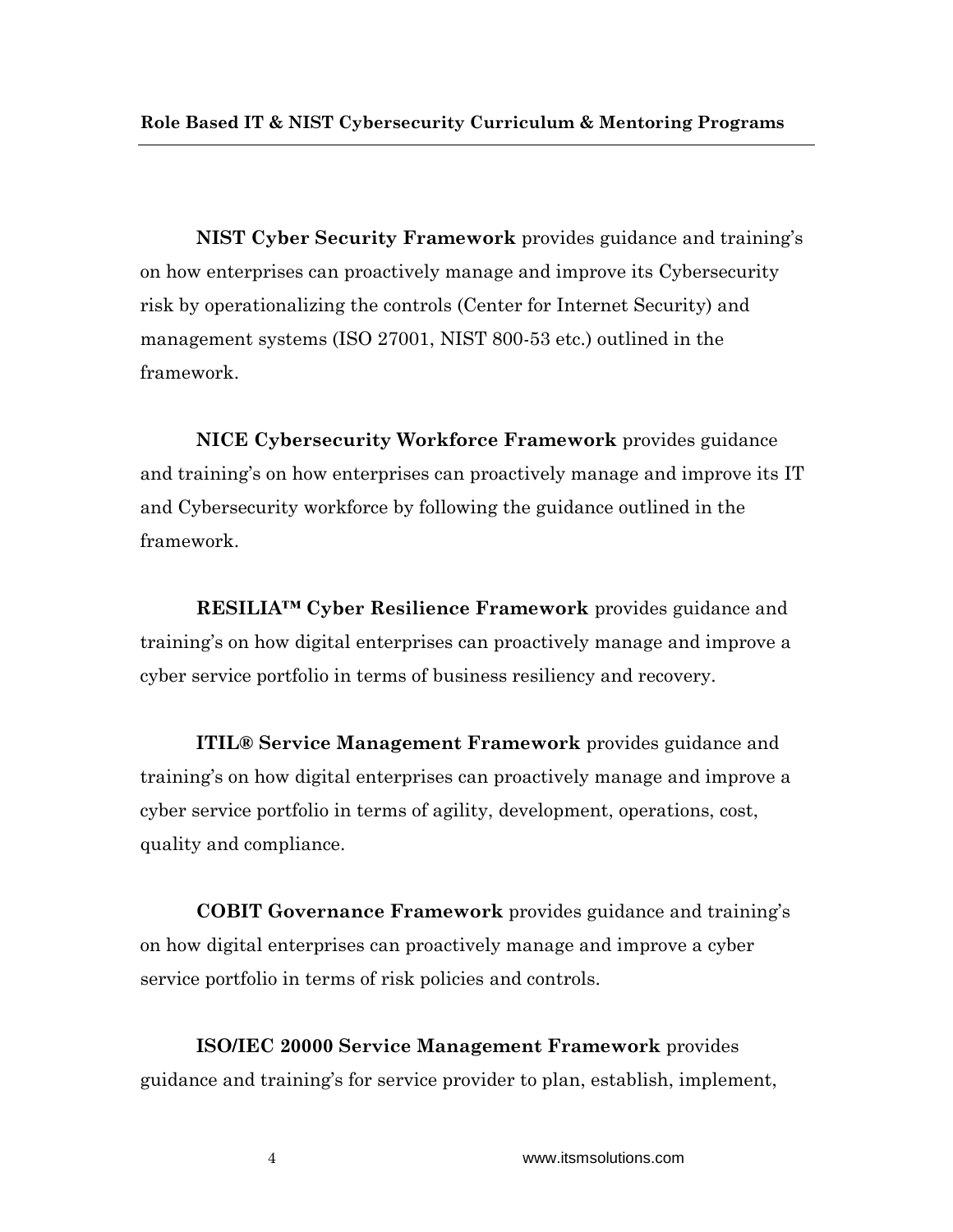operate, monitor, review, maintain and improve a Service Management System (SMS). The requirements include the design, transition, delivery and improvement of services to fulfill agreed service requirements.

**Digital Enterprise Readiness Framework** provides guidance and training's on how digital enterprises can manage and improve a cyber business in terms of operational sustainability, organizational agility, strategic agility, and operating within a disruptive culture.

**Cloud Security Alliance Framework** provides guidance on how digital enterprises can adopt the cloud paradigm safely and securely.

**DEVSECOPS Framework** provides guidance and trainings on how to automate the processes between software development and IT teams, in order that they can build, test, and release secure software faster and more reliably.

**FAIR Value at Risk (VaR) Framework** provides guidance and trainings on a best practice approach to measure, manage and report on information risk from the business perspective.

**Software & Application Testing Methodology** provides guidance and training's on how digital enterprises can make software systems and applications safer regardless of their operating environment (web, IoT, Cloud)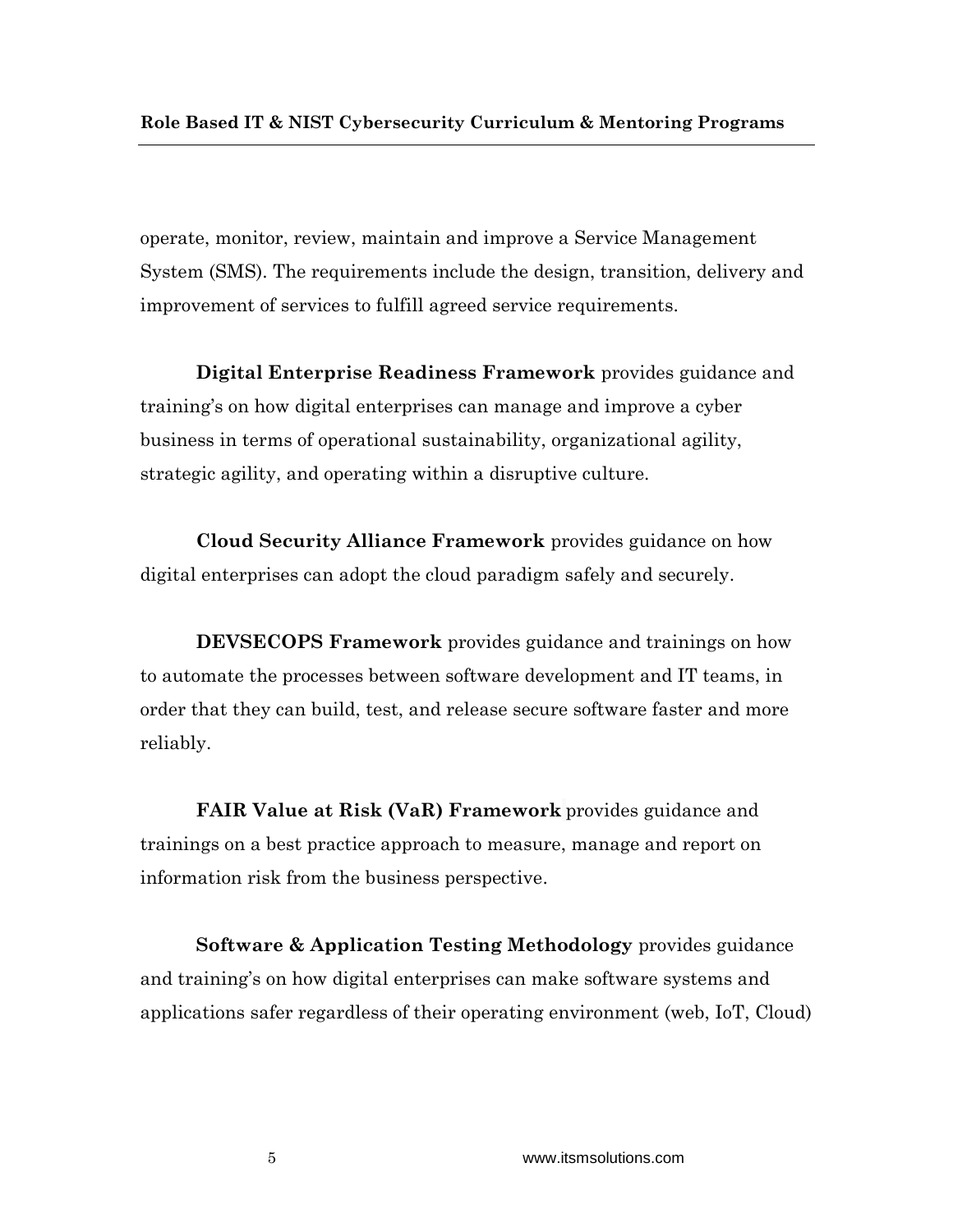**PMI PMBOK Framework & PRINCE 2® Project Management** 

provide guidance and training's on how digital enterprises can improve the success of its cyber service projects by using knowledge and techniques that result in desired business outcomes.

# *IT & NIST Cybersecurity Role-Based Curriculum Catalog*

itSM Solutions NISTCSF.COM role-based curriculum solutions enable's enterprises to build a workforce capable of operationalizing, maintaining and improving IT & NIST Cybersecurity best practice frameworks and methodologies across an enterprise and its supply chain.

| IT Service, Project, Cybersecurity & Cloud Mgmt. Training |                                 |                             | <b>IT Networking, Programming &amp; INFOSEC Training</b> |                         | <b>Business &amp; Cyber Skills Training</b> |                             |                                          |                                |
|-----------------------------------------------------------|---------------------------------|-----------------------------|----------------------------------------------------------|-------------------------|---------------------------------------------|-----------------------------|------------------------------------------|--------------------------------|
| <b>IT Service</b><br>Management                           | <b>IT Project</b><br>Management | Cybersecurity<br>Management | <b>IT Cloud</b><br>Management                            | Software<br>Programming | <b>IT Networking</b>                        | <b>Information Security</b> | <b>Microsoft Office</b><br><b>Skills</b> | <b>General Business Skills</b> |
| 27 Courses                                                | <b>17 Courses</b>               | <b>15 Courses</b>           | <b>11 Courses</b>                                        | 24 Courses              | <b>45 Courses</b>                           | <b>30 Courses</b>           | <b>68 Courses</b>                        | <b>31 Courses</b>              |
| ITIL V3                                                   | PMI                             | NIST CSF                    | <b>AZURE</b>                                             | $C+$                    | Microsoft                                   | ISC <sub>2</sub>            | O365 END USER                            | <b>HR</b>                      |
| ITIL V4                                                   | PRINCE2                         | NIST 800-171                | AWS                                                      | $C++$                   | Cisco                                       | <b>ISACA</b>                | 0365 ADMIN                               | LEGAL                          |
| RESILIA                                                   | <b>AGILE</b>                    | COBIT                       | COMPTIA                                                  | <b>JAVA</b>             | COMPTIA                                     | COMPTIA                     | <b>0365 SHAREPOINT</b>                   | <b>ACCOUNTING</b>              |
| COBIT                                                     | <b>SCRUM</b>                    | 15027001                    | SHAREPOINT                                               | PYTHON                  | VMware                                      | MILE <sub>2</sub>           | O365 WEB APPS                            | CYBERSECURITY                  |
| ISO20000                                                  |                                 | <b>FAIR VaR</b>             | <b>SOL SERVER</b>                                        | <b>RUBY</b>             |                                             | CyberSec First              | <b>WORD</b>                              | <b>IOT Awareness</b>           |
| <b>DEVOPS</b>                                             |                                 | <b>DEVSECOPS</b>            | <b>CLOUD SECURITY</b>                                    | ANGULAR 5               |                                             | Responder                   | <b>EXCEL</b>                             | SOCIAL MEDIA                   |
| <b>DIGITAL READINESS</b>                                  |                                 |                             |                                                          | ASP.NET                 |                                             | IoT                         | <b>POWERPOINT</b>                        | <b>COMMUNICATIONS</b>          |
| <b>AGILEshift</b>                                         |                                 |                             |                                                          | <b>HADOOP</b>           |                                             |                             | <b>OUTLOOK</b>                           | <b>COMPUTERS</b>               |
| <b>SAFe</b>                                               |                                 |                             |                                                          | <b>PERL</b>             |                                             |                             | <b>ACCESS</b>                            | <b>INTERNET</b>                |
|                                                           |                                 |                             |                                                          | <b>SOL 2014</b>         |                                             |                             | PROJECT                                  | SHARFPOINT                     |
|                                                           |                                 |                             |                                                          | <b>RESTFUL</b>          |                                             |                             | <b>LYNX</b>                              | PROJECT MGMT.                  |
|                                                           |                                 |                             |                                                          | <b>SELENIUM</b>         |                                             |                             | DATA ANALYSIS                            |                                |
|                                                           |                                 |                             |                                                          | <b>BOOT STRAP</b>       |                                             |                             |                                          |                                |
|                                                           |                                 |                             |                                                          | <b>SECURE CODING</b>    |                                             |                             |                                          |                                |
|                                                           |                                 |                             |                                                          |                         |                                             |                             |                                          |                                |

Note: Items in RED are in the planning or development stage

NISTCSF.COM Curriculum Benefits Include:

- **100% Online** Using Video and Digital Book Content (print books available upon request)
- **100% Priced Right** (no student left behind)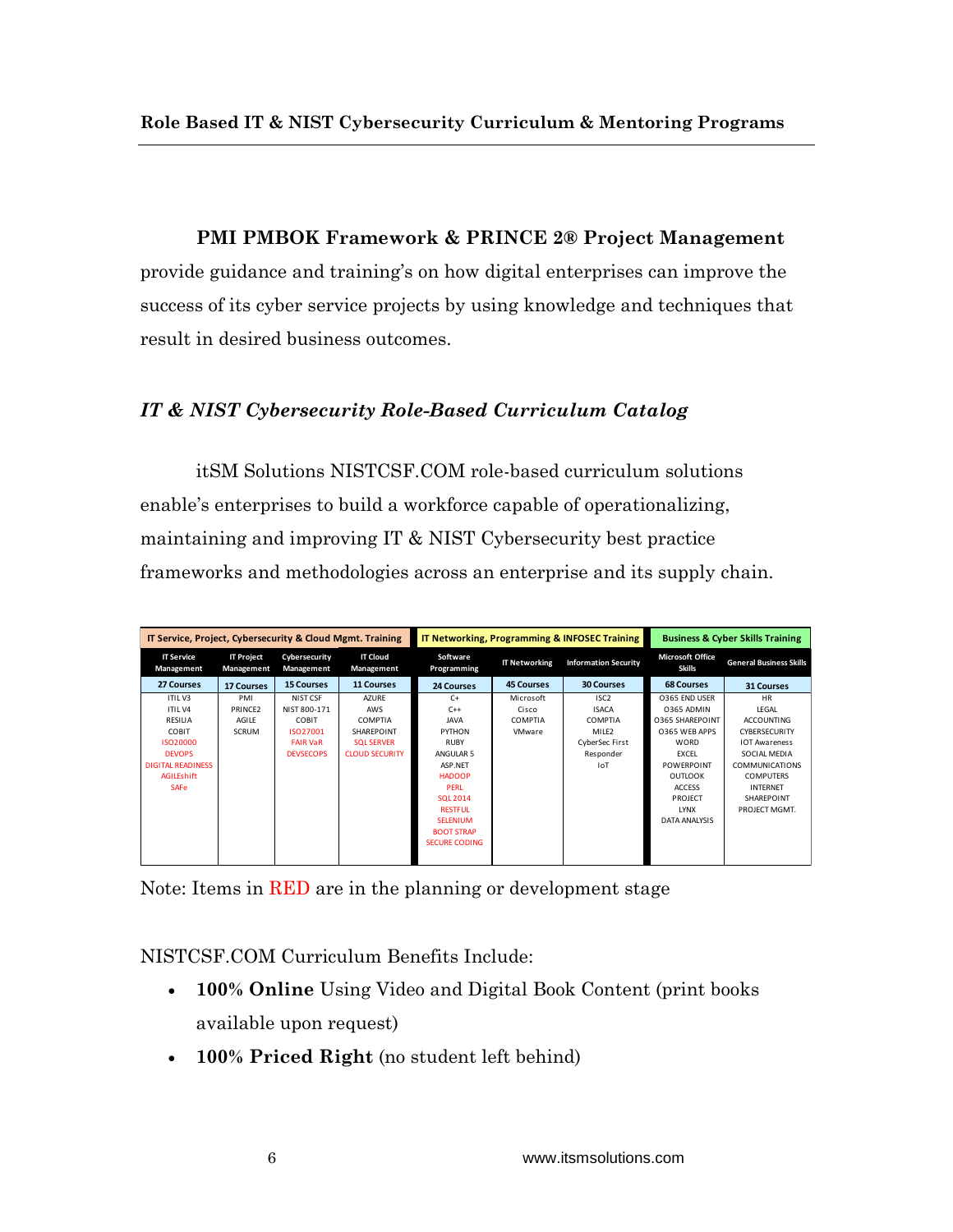- **Role Based Training** With a focus on Engineering, Operations, Specialty Role & Risk Management professionals
- **Learning Management System (LMS)** Student Mentoring & Monitoring Services to ensure successful training & business outcomes
- I**nstructor Led Delivery** or Review Sessions can be added to any program if required
- **Enterprise Mentoring** Planning and Launch Services
- **Partner Sales & Marketing** Planning and Launch Services
- **New Curriculum Development** Planning and Development Services
- **Our UMass Lowell NIST Cybersecurity Framework certification training programs (NCSF-CFM)** were recently recognized in the National CyberWatch Center 2018 Innovations in Cybersecurity Education magazine.

NISTCSF.COM enables students to become Trained, Skilled & Certified in the following IT and Cybersecurity career pathways:

- **Cybersecurity Management** (NIST Cybersecurity Framework, NIST 800-171 etc.)
- **Cyber Resilience Management** (RESILIA)
- **IT Service Management** (ITIL V3, ITIL V4)
- **IT Governance Management** (COBIT5)
- **IT Project Management** (PMP, PRINCE2, SCRUM, AGILE)
- **Software & Application Launch Management (DEVOPS & DEVSECOPS**
- **Cloud Management** (AMAZON, AZURE etc.)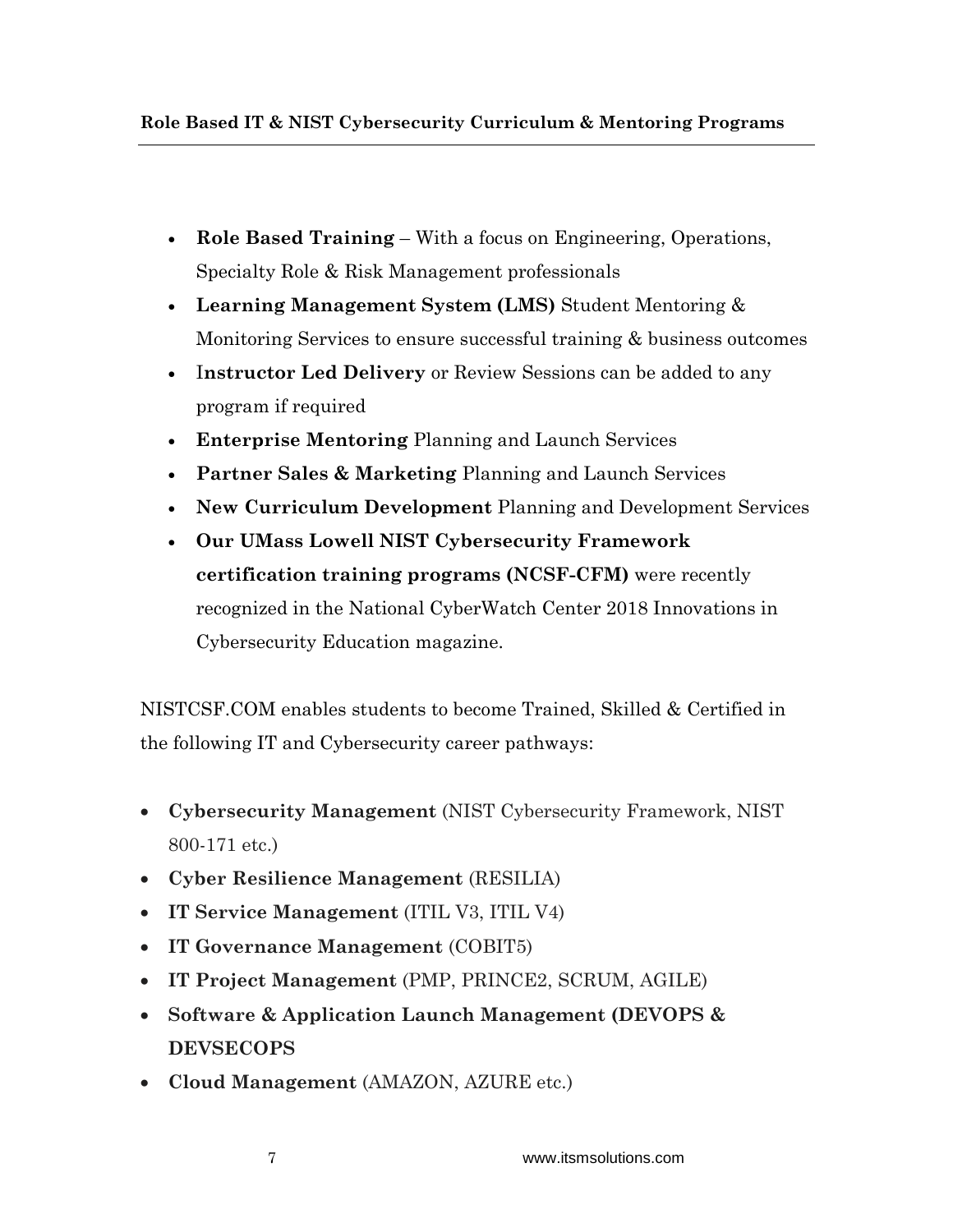- **IoT** (Awareness & Practitioner)
- **Enterprise Digital Transformation Management** (IDT Foundation & Practitioner)
- **Enterprise AGILITY Management** (AGILEshift)
- **Enterprise RISK Management** (FAIR Institute)
- **Cybersecurity Workforce Development** (NICE Cybersecurity Workforce Framework)
- **Cloud Security** (Cloud Security Alliance)
- **Information Security** (CISSP, CISA, CISM, Security+, Ethical Hacker etc.)
- **Secure Coding** (Software & Application Development)
- **Software Development** (C+, C++, JAVA, PYTHON, RUBY, ANGULAR 5, ASP.NET etc.)
- **Network Engineering** (Microsoft, Cisco, CompTIA & VMware)
- **Microsoft Office** (Office 365, SKYPE, Lynx, Word, PowerPoint, Excel etc.)
- **Business Skills** (Communication Skills, Social Media, Accounting, Legal, HR etc.)

# *NISTCSF.COM Enterprise Mentoring Program*

NISTCSF.COM's enterprise mentoring program is a five-phase approach to organizational change based on the key principles outlined in Kotter's eight step change process for organizational transformation.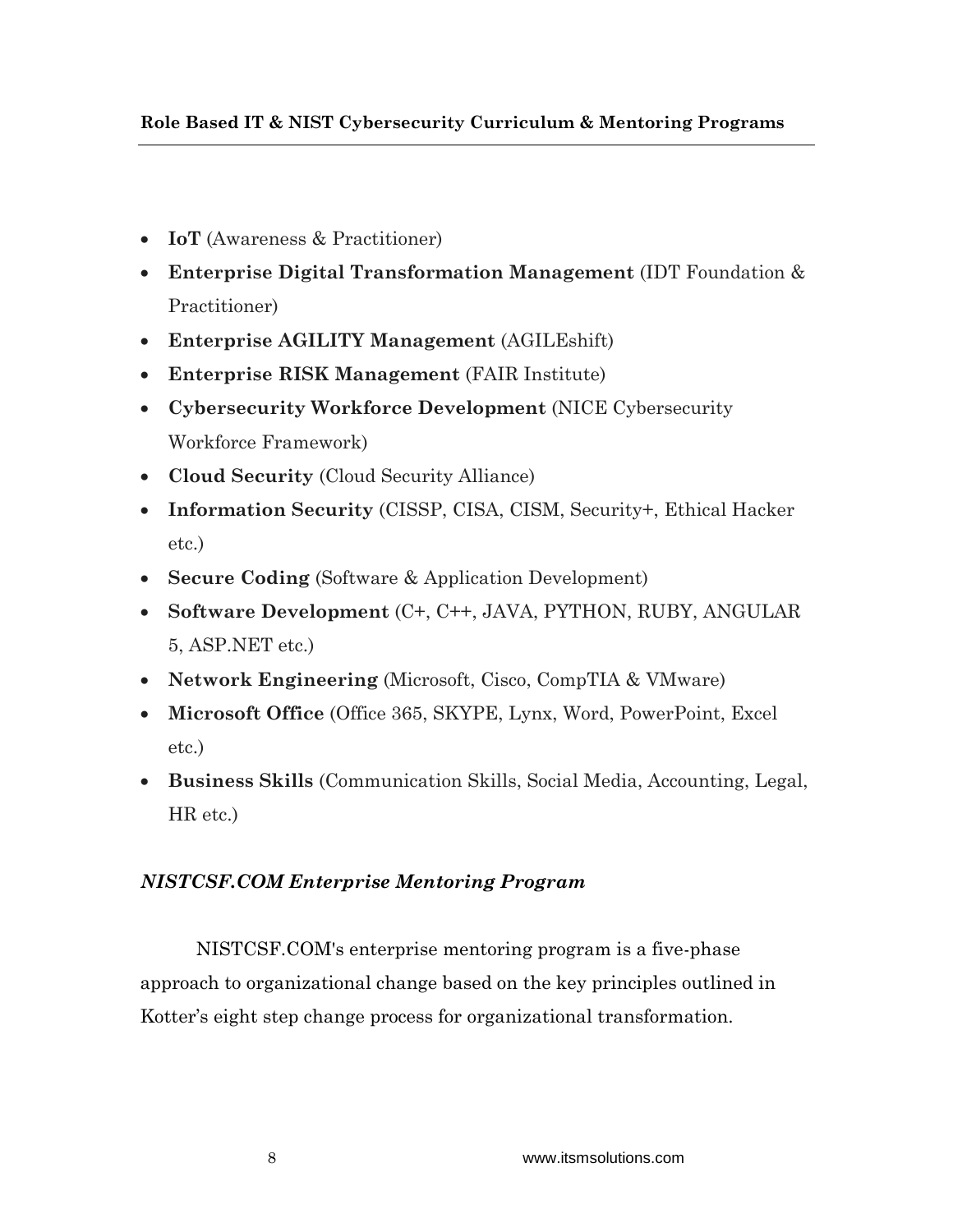The mentoring program provides enterprises with a structured model on how to profile the knowledge and skills of their IT & amp; Cybersecurity workforce and then map that profile to a series of role based training programs designed to create a workforce capable of engineering, maintaining and improving the IT & amp; NIST Cybersecurity frameworks and methodologies an organization needs to identify, protect, detect, respond and recover from cyber-attacks.

This easy to use model helps organizations get the right training to the right person at the right time by identifying and justifying anticipated IT & Cybersecurity training needs. The NISTCSF program ensures a successful outcome for both the student and employer.

The five phases of the NISTCSF.COM program are:

| <b>Organization Role</b>                                                            | <b>Objective</b>                                                                                                                | <b>Training Programs</b>                                                                       |  |  |
|-------------------------------------------------------------------------------------|---------------------------------------------------------------------------------------------------------------------------------|------------------------------------------------------------------------------------------------|--|--|
| CEO, CFO, CIO, CISO CRO,<br>CCO, PMO Director, SMO<br>Director, Governance Director | To help the executive<br>team understand the<br>benefits associated<br>with operationalizing a<br>IT & Cybersecurity<br>program | <b>Executive Overview</b><br><b>Executive Simulations</b><br><b>Digital Readiness Training</b> |  |  |

*Phase 1 – Executive Team Training*

**IT & NIST Cybersecurity** executive training programs are designed to help the executive team:

- **Understand** the benefits of adopting an IT & Cybersecurity best practice program
- **Understand** the value of Organization Digital Readiness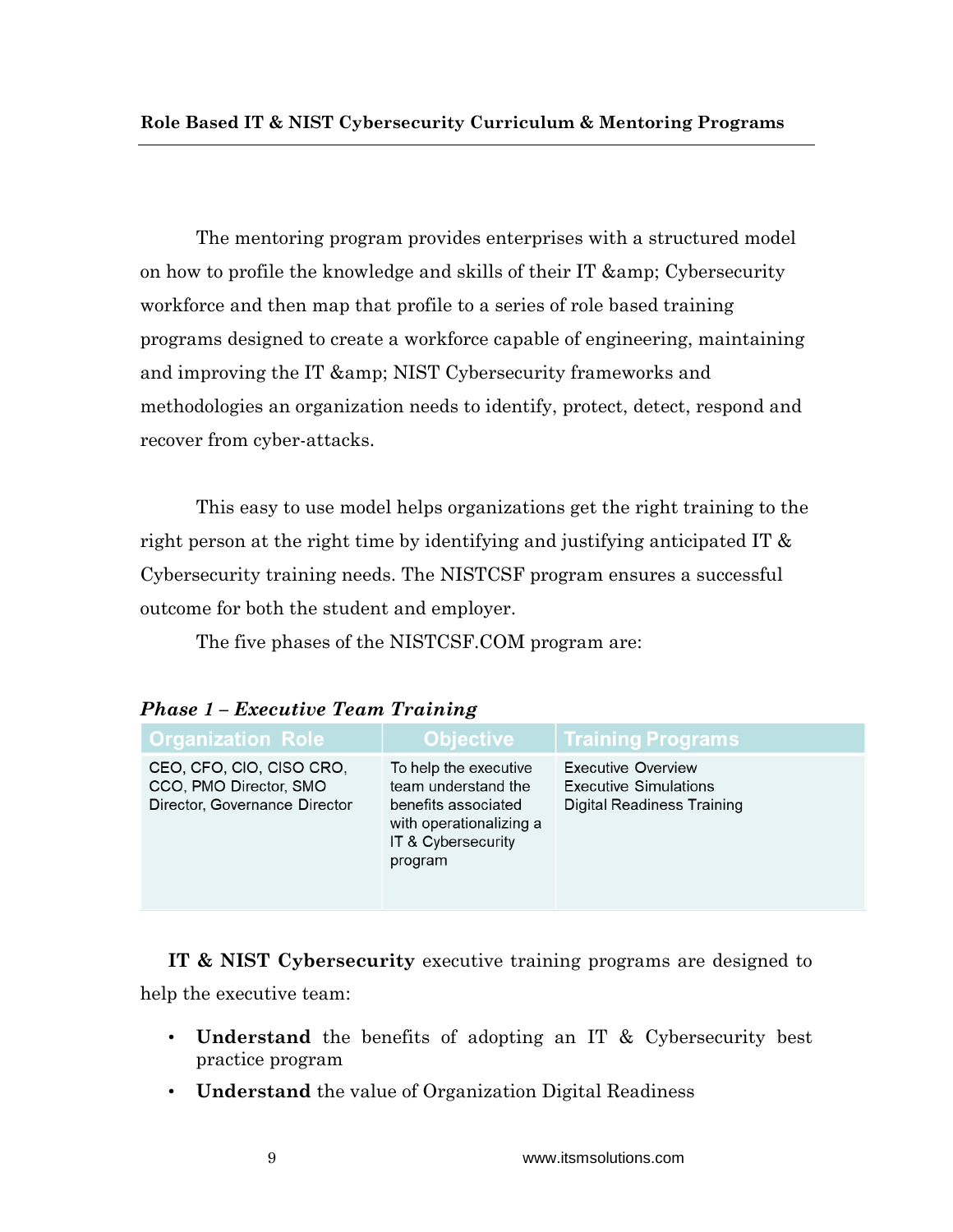- **Secure** funding for the IT & Cybersecurity program
- **Select** a leadership team to drive and continually improve the IT & Cybersecurity program

| <b>Organization Role</b>                                                                                     | <b>Objective</b>                                                                                                       | <b>Training Programs</b>                                                                                                                                                                                                                                                                |
|--------------------------------------------------------------------------------------------------------------|------------------------------------------------------------------------------------------------------------------------|-----------------------------------------------------------------------------------------------------------------------------------------------------------------------------------------------------------------------------------------------------------------------------------------|
| Practice Owners, Service<br>Owners, Change Mgrs.<br>Operation Mgrs.<br>CSI Mgrs.<br><b>Business Analysts</b> | To help the leadership team acquire<br>the knowledge and skills to develop<br>an actionable IT & Cybersecurity<br>plan | Assessment Training<br><b>NCSF Assessment Training</b><br><b>Digital Readiness Training</b><br>Planning to Change Workshop<br>Internet of Things Training<br><b>ITIL® Training</b><br><b>RESILIA Training</b><br>Prince 2 Training<br><b>NIST Cybersecurity Training</b><br>Simulations |

*Phase 2 – Program Leadership Team Training*

**IT & NIST Cybersecurity** leadership training programs are designed to help the leadership team acquire a systemic structure for thinking and planning and the skills to:

- **Become** thought leaders for the IT & Cybersecurity program
- **Understand** the value of Digital Readiness
- **Perform the Assessment** to identify and document IT & Cybersecurity Gaps
- **Organize and Condition** the enterprise for IT & Cybersecurity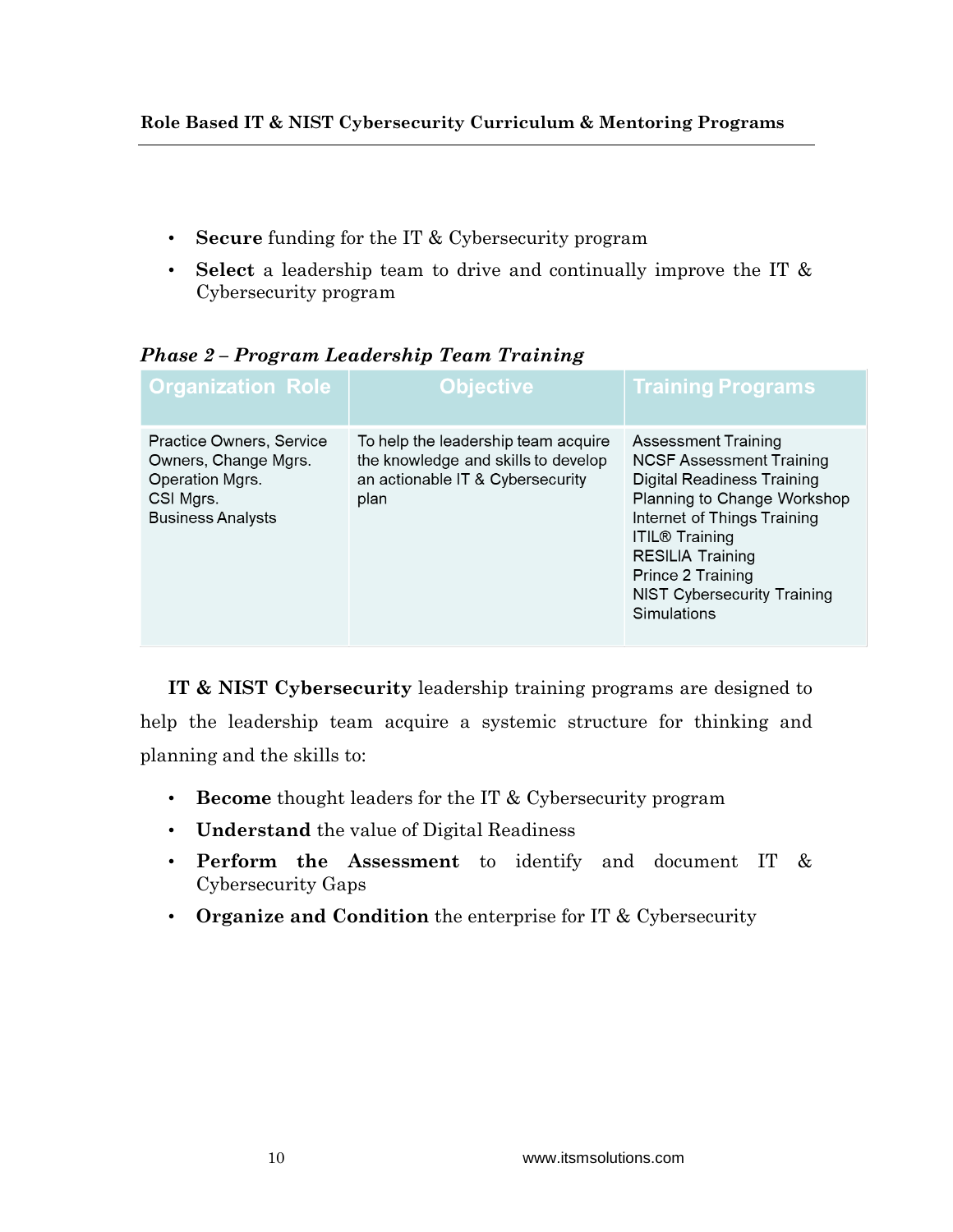| 1 IVWUU U<br><b>Enver processeur cheog &amp; steadhless Tranning</b>          |                                                                                                                                       |                                                        |  |  |
|-------------------------------------------------------------------------------|---------------------------------------------------------------------------------------------------------------------------------------|--------------------------------------------------------|--|--|
| <b>Organization Role</b>                                                      | <b>Objective</b>                                                                                                                      | <b>Training Program</b>                                |  |  |
| All IT staff, senior<br>leadership, stakeholders<br>and supply chain partners | To help condition the enterprise for IT<br>& Cybersecurity change through a<br>series of online awareness and<br>simulation trainings | Awareness<br>Simulations<br>Digital Readiness Training |  |  |

# *Phase 3 – Enterprise Awareness & Readiness Training*

**IT & NIST Cybersecurity** enterprise training programs enable business

stakeholders and supply chain partners to:

- **Understand** the IT & Cybersecurity program and its value to the organization in terms of improving the quality, risk and security of an enterprise digital service portfolio
- **Understand** the value of Digital Readiness

| <b>Organization Role</b>                                                                                                                                                                                                                                                          | <b>Objective</b>                                                                                                                                                      | <b>Training Programs</b>                                                                                                                                                                                                                                                                                               |
|-----------------------------------------------------------------------------------------------------------------------------------------------------------------------------------------------------------------------------------------------------------------------------------|-----------------------------------------------------------------------------------------------------------------------------------------------------------------------|------------------------------------------------------------------------------------------------------------------------------------------------------------------------------------------------------------------------------------------------------------------------------------------------------------------------|
| 1st Line Mgrs.<br><b>Practice &amp; Service Owners</b><br>Architects & Strategists<br>Operation & System, Analysts<br><b>Business &amp; Quality Analysts</b><br>Program & Project Managers<br>Operation & Change Mgrs.<br>Service Level & CSI Mgrs.<br><b>Tool Administrators</b> | To provide the IT &<br>Cybersecurity practitioners the<br>knowledge and skills to plan,<br>design, implement, operate<br>and improve a IT &<br>Cybersecurity program. | <b>NIST Cybersecurity Framework Training</b><br>NIST Cybersecurity Employee Training<br>NICE Cybersecurity Workforce Trainings<br>Internet of Things Training<br><b>ITIL Trainings</b><br><b>RESILIA Trainings</b><br>Prince 2 Trainings<br>ISO 27001 Training<br><b>Cobit Training</b><br><b>Simulation Trainings</b> |

# *Phase 4 – Practitioner Training*

**IT & NIST Cybersecurity** training programs enable the IT and Cybersecurity organizations to acquire the knowledge, skills and abilities to: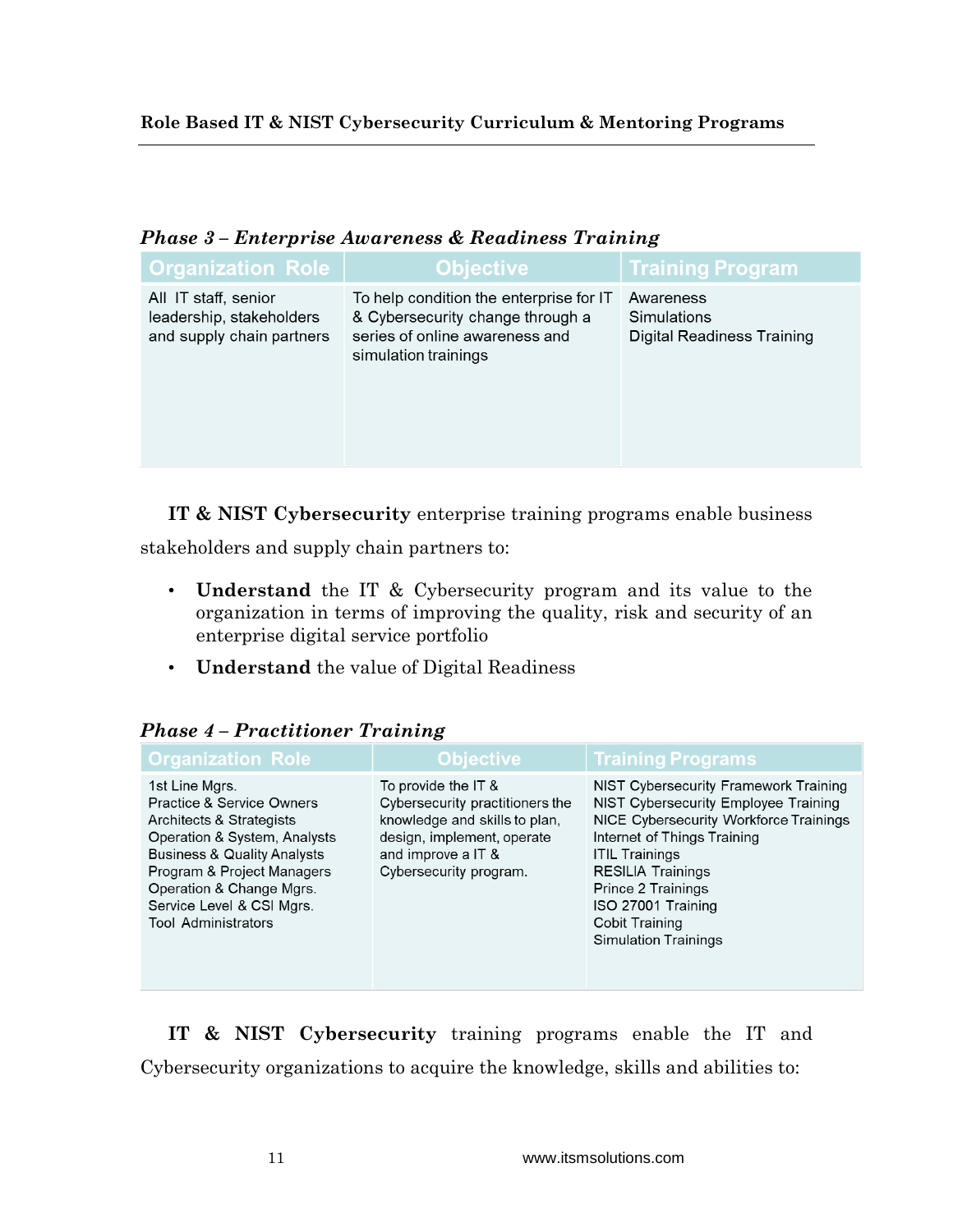• **Plan, Design, Implement, Operate and Improve** an IT & Cybersecurity program

| <b>Organization Role</b> | <b>Objective</b>                                                                                                                                         | <b>Activities</b>                                                                                                                                    |
|--------------------------|----------------------------------------------------------------------------------------------------------------------------------------------------------|------------------------------------------------------------------------------------------------------------------------------------------------------|
| <b>HR</b> Manager        | To establish HR policies and<br>procedures for training new<br>employees and a career pathway for<br>existing employees practicing IT &<br>Cybersecurity | Setup both eLearning and role-<br>based Blended Learning IT &<br>Cybersecurity best practice<br>training solutions for new and<br>existing employees |

# *Phase 5 – HR Policy & Procedure Training*

**IT & NIST Cybersecurity** HR training programs help HR departments

to:

- **Establish** policies and procedures for training new employees
- **Identify** career pathways for existing IT & Cybersecurity practitioners.

# *NISTCSF.COM* **Curriculum & Mentoring Consortium Partners**

The following companies have come together to provide the operational infrastructure to support the NISTCSF.COM curriculum consortium.

# **Reseller Partners**

NISTCSF.COM has partnered with academic and private institutions to deliver the NISTCSF.COM assessment and workforce development programs. Inaugural partners include New Horizons Computer Learning Centers, LRS Education Services, University of West Florida, Bryant University, GRC Sphere and Babbage Simmel.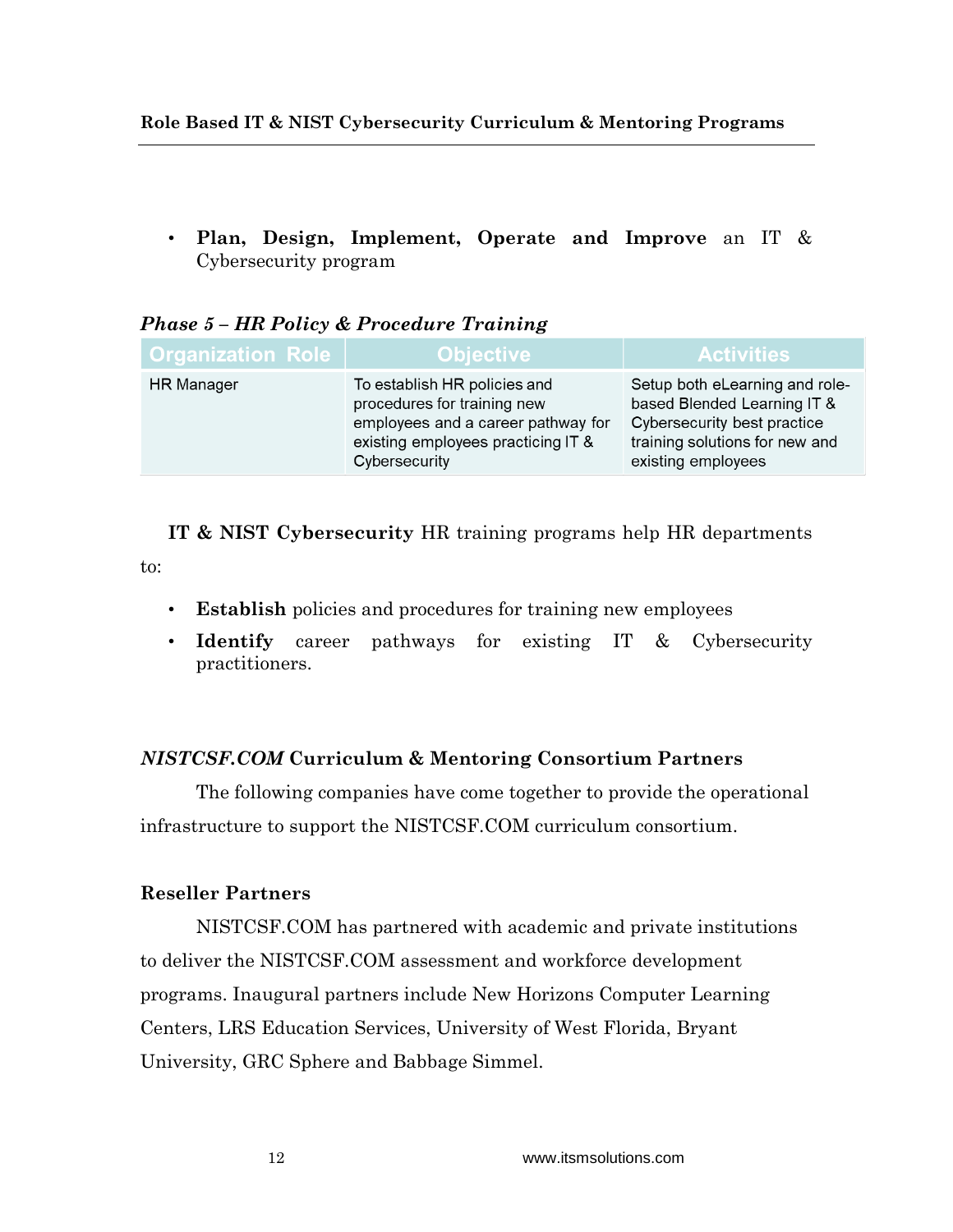### **Print and Digital Book Distribution**

NISTCSF.COM has partnered with Arvato Training & Education Services a global eCommerce platform an integrated eReader application which delivers print and digital book versions of the NISTCSF.COM curricula to students anywhere in the world. Arvato is currently the exclusive delivery partner for Microsoft training and consulting education solutions worldwide.

## **Platform Partners**

NISTCSF.COM has partnered with leading Assessment, Learning Management and Simulation platform company's to deliver affordable training solutions for today's cyber enterprise. Inaugural partners include Career Academy and CyberSaint.

#### **Authoring Partners**

NISTCSF.COM's inaugural program NIST Cybersecurity Framework – Controls Factory Model™ (NCSF-CFM), was built in partnership with UMass Lowell (UML) a NSA/DHS National Center of Academic Excellence in Cyber Defense Research (CAE-R). NISTCSF.COM has since formed strategic partnerships with Axelos creator of the ITIL®, RESILIA® and PRINCE2 frameworks & methodologies, ISACA creator of the COBIT framework, The Institute for Digital Transformation creator of the Digital Enterprise Readiness Framework (DERF) and other academic and private industry partners to build out the rest of the NISTCSF.COM portfolio.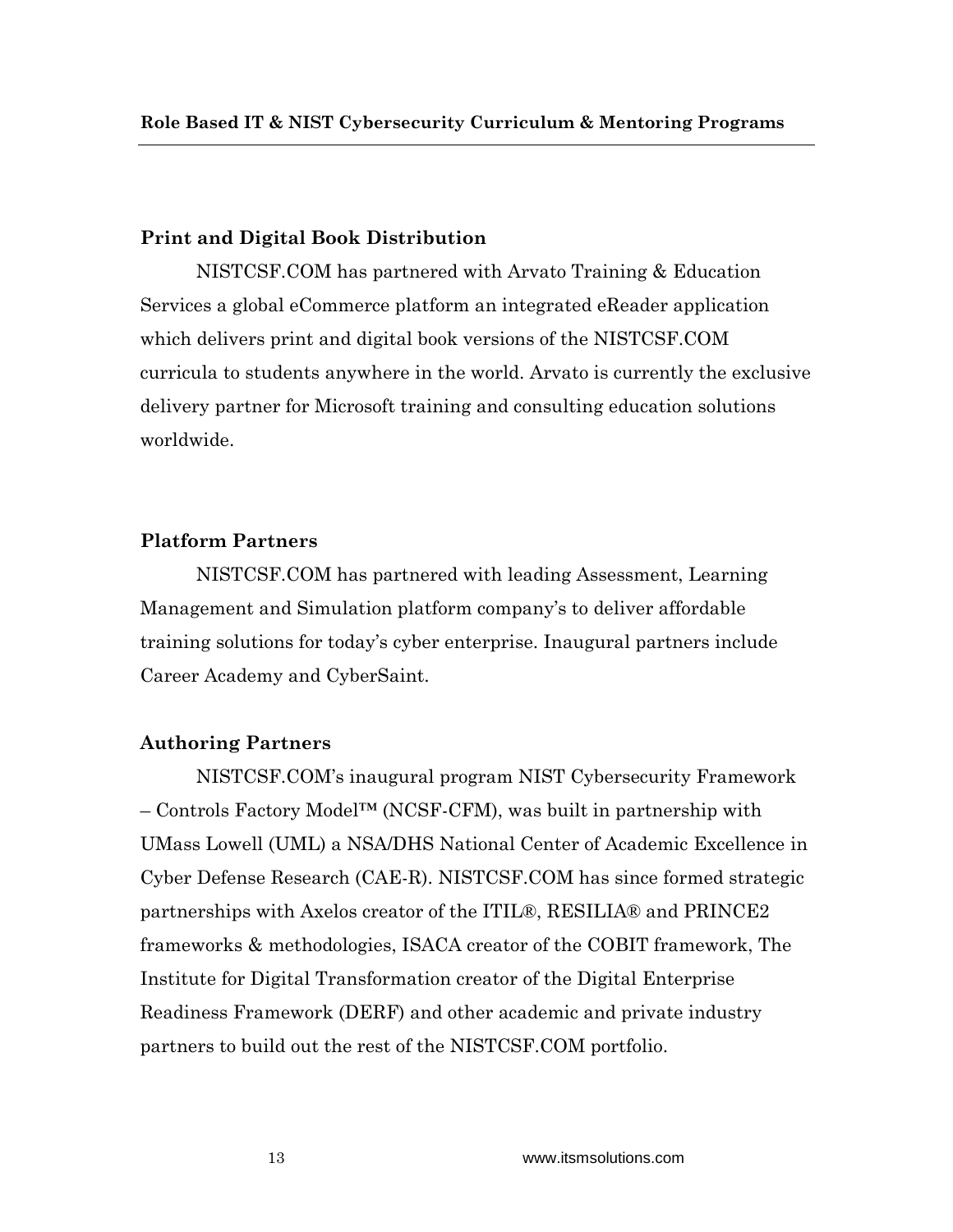# **Publishing Partners**

NISTCSF.COM has partnered with itSM Solutions to create assessment, remediation, certification and simulation training solutions for today's cyber enterprise

# **Accreditation Partners**

NISTCSF.COM has partnered with APMG for content accreditation and exam delivery services.

# *Summary*

Three things are certain: first, digital services are now at the center of most businesses; second, business is a moving target, third organizations are under attack from those trying to steal the information companies rely on for daily business operations and revenue.

The itSM Solutions NISTCSF.COM role-based training curriculum and workforce development planning & mentoring program enables enterprises of any size to create a workforce capable of identifying, protecting, detecting, responding and recovering from cyber-attacks.